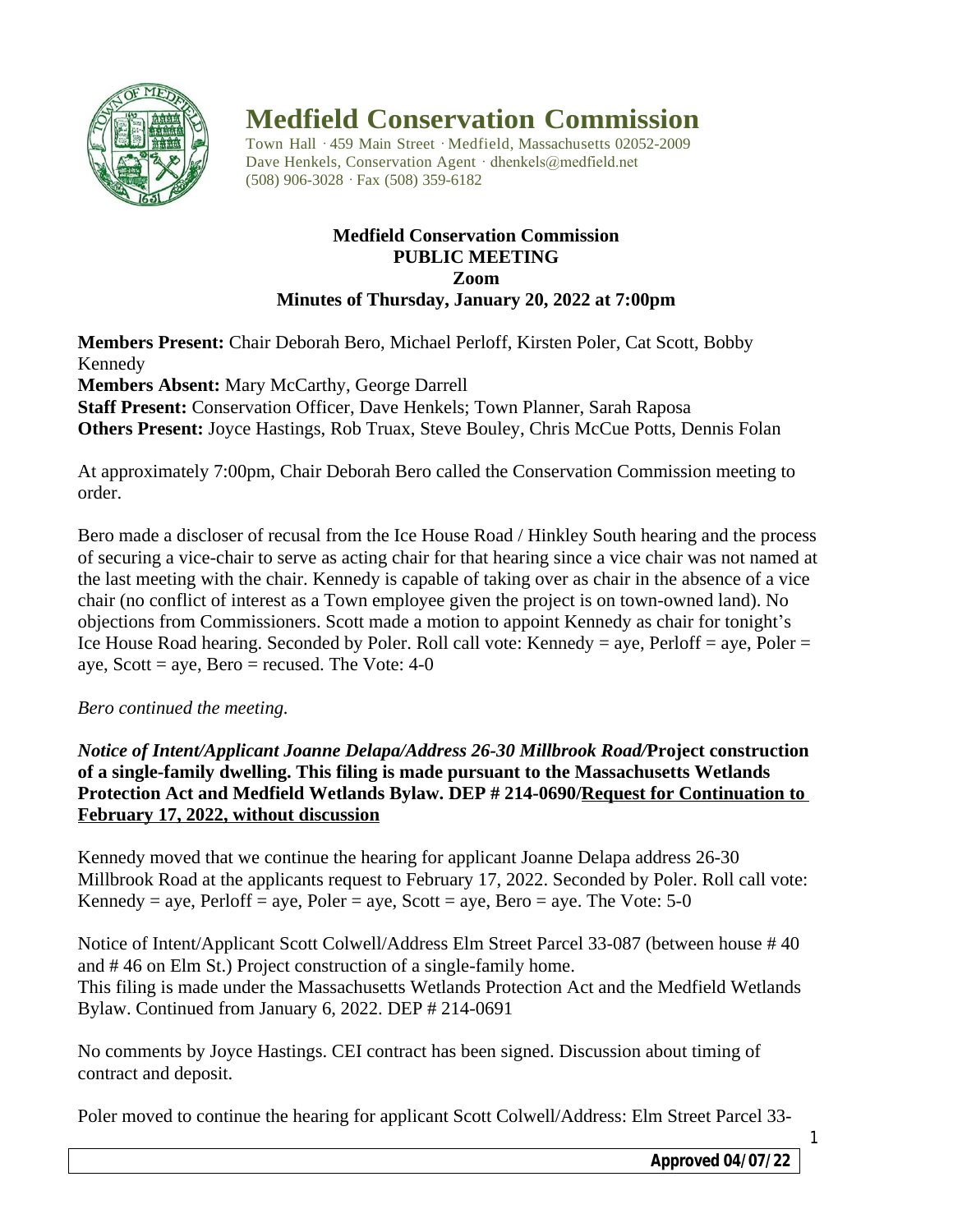087 (between house # 40 and # 46 on Elm St.) at the applicants request to February 17, 2022. Seconded by Scott. Roll call vote: Kennedy = aye, Perloff = aye, Poler = aye, Scott = aye, Bero = aye. The Vote: 5-0

## *Bero recused herself from the following hearing*

Notice of Intent/ Medfield Holdings LLC /Address Ice House Road/Project is the construction of a 24 Unit condominium (12 Buildings) and ancillary facilities including stormwater design pursuant to the Wetlands Protection Act. Continued from January 6, 2022. DEP # 214-0694

Kennedy took over as acting chair and opened the hearing. Joyce Hastings represented the applicant. Steve Bouley from Tetra Tech was also present. Hastings noted that the hearing was continued for the ZBA peer review on stormwater on 40B application and for Henkels and Hastings to walk the wetland line.

Hastings shared screen to show the units and grading that extend into the in the 100' buffer zone. Stormwater and roadways are outside of buffer. Stormwater is collected through basins and drains away from wetlands and there is a forebay system

Bouley indicated that Tetra Tech has reviewed the project twice. 90% of site discharges to forebay and then to basin with very little discharge on site. Small portion of site (NE portion) does discharge towards the wetland however it flows behind the Center and discharges to the basin on the side of the Center.

Perloff asked if water meant for the wetlands is deviated and requested clarification on the contours. Hastings will send the updated GLM report.

Kennedy asked about fill on the site. Hastings noted the 147 foot contour and 151 foot contour so 3-4' of fill in middle area.

Each unit has their own infiltration system for recharge volume. Anything over that discharges through the downspouts to the basins.

Perloff asked about the wetland line (vegetation). Hastings noted a subtle difference in vegetation but soil samples were taken along the line; she noted a wide transitional area and its fairly flat. No line changes were made after consultant with Henkels.

Perloff asked about the drainage of the area. Bouley noted that the off site area will not flow onto the site and the whole area generally flows down to the basin. Hastings displayed the watershed catchment map. Bouley indicated that their control points met the standards.

Hastings displayed the plan set and discussed erosion control, limits of work, type of erosion control. Grass snow removal areas were displayed. Planting plan for each unit was discussed. The arborvitae screening was discussed and how much tree clearing would be needed in that area. Bouley suggested that no major vegetation should be cut to. Install the arborvitae. Fence installation above ground for critters. Kennedy also suggested a condition about the hand removal of invasives to protect the new plantings.

2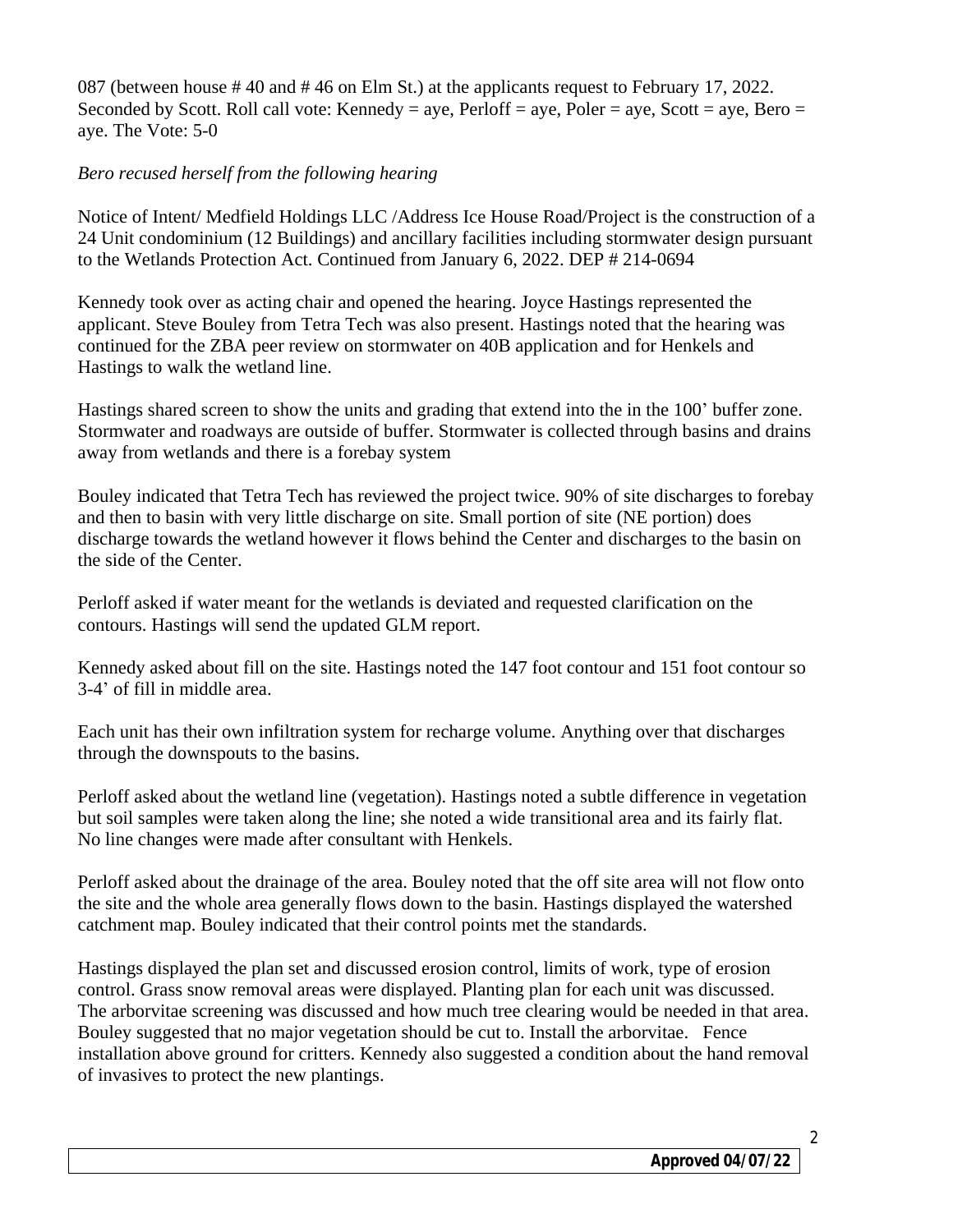Garage drainage & use of oil/gas separators – residential project; displayed plan. Driveways all drain towards the street which contain deep sump drains then forebay pretreatment then basin. There are no drains in the garage floors. Henkels asked about irrigation, trash collection, staging of construction, dust control, NPDES permit, and the technical comments from DEP on the NOI.

Kennedy asked about the long-term maintenance plan. Bouley confirmed an O&M plan was submitted which includes meets the requirements maintenance. The next session of the ZBA hearing is scheduled for February 2<sup>nd</sup>.

Kennedy opened the hearing to attendees. Deb Bero, speaking as a resident, inquired about the snow storage note  $#9$  (on the Tetra Tech review letter from  $1/5/22$ ) about the adequacy of snow storage and snow removal. The HoA will be responsible for the O&M and subsequently the snow removal. Bero asked about the status of the outstanding items on the letter. Re: Item 12 Bero and Bouley discussed the stormwater analysis. Bero asked about the impact of climate change and Bouley noted the minimum state standard requirement for stormwater from the 2008 handbook. Bero asked about how the removal of trees affects the system. Bouley reviewed how typical stormwater systems work. He clarified that he is comfortable answering the questions. At this time Rob Truax entered the meeting. Bero clarified the nature of her questions: is the system marginally designed or can the system accommodate more severe events as a result of climate change. Truax noted that local regs require higher numbers than state regs and described the standards for volume and treatment. None of the water discharged from the site is discharged to the wetlands. It all goes to the basins for groundwater recharge; there is sufficient room to flood at a greater depth. Clarification of date of latest stormwater report (12/23/21) and date of Tetra Tech review letter (01/05/22). Additional comments include: invasives, old rail road ties, concern about the number of trees removed and impact of the loss of trees. Truax explained how CN values are input into the analysis. Bero requested that Commissioners walk the site.

Christine McCue Potts - Two related questions: What is the actual extent of tree clearing that will be needed for the project, e.g., acres/# of trees lost? Can we gain insight on how the landscaping plan will strive to retain any current trees or natural areas? It may be clear to ConCom, but not as much to general public. Thank you! Chris Potts, 7 Curve St.

Perloff asked for clarification on the stormwater standards. Truax confirmed that the local BoH standards were used in the design of the project.

Osler Peterson, speaking as a resident, asked about the common stormwater plan for the "30 Acres" (what became Kingsbury, Lot 3, and The Center) and Bishop/Copperwood neighborhood. He noted neighborhood has a lot of basement water problems. He also noted the invasive vines which are overgrowing the Hinkley South trees, so he is concerned that the vines will overgrow the new vegetation. Kennedy suggests a vegetation management plan.

At approximately 8:30 pm, Scott moved to continue the hearing for applicant Notice of Intent/ Medfield Holdings LLC /Address Ice House Road/Project is the construction of a 24 Unit condominium (12 Buildings) and ancillary facilities including stormwater design pursuant to the Wetlands Protection Act. Continued from January 6, 2022. DEP # 214-0694 at the applicants request to February 3, 2022. Seconded by Perloff. Roll call vote: Scott = aye, Perloff = aye, Poler  $=$  aye, Kennedy  $=$  aye. The Vote: 4-0.

3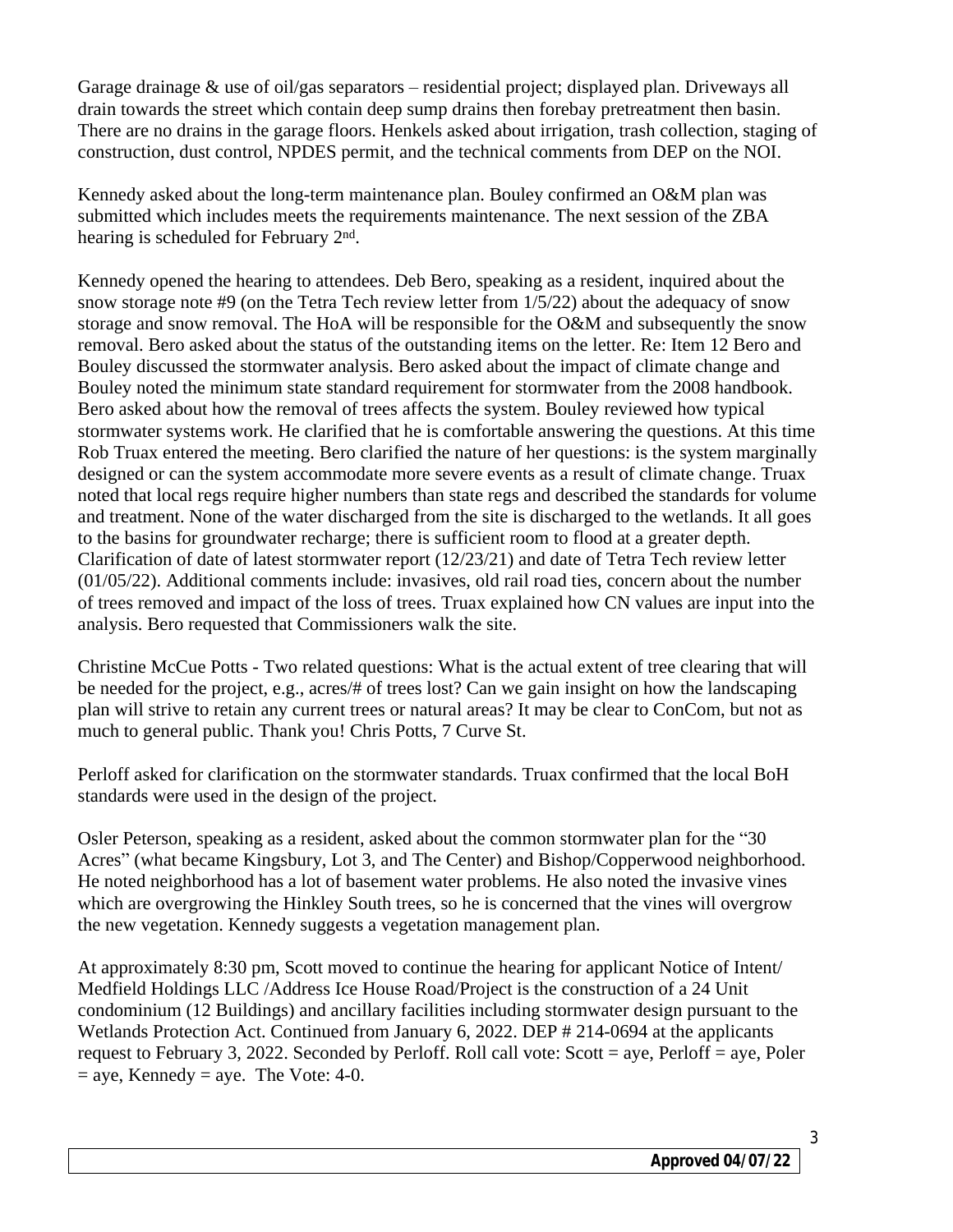#### *Bero rejoined the Commission.*

### **Administration/Discussion:**

**OSRP Discussion/Warrant Article** - purpose of summary, co-sponsor with Parks and Rec commission, like towns to cite as examples, cost of recent plans for nearby communities, ADA components (community gardens, Rail Trail, inventory forms), Henkels & Raposa to send out more info on sample plans, associated costs, existing plans, etc. What is the financial ask for the plan? Advocacy (goals, purposes)?

**Vice Chair Discussion** – Bero inquired if the Commission wants to name a Vice Chair or do a rotation. Perloff noted that the most senior member present would take over when the chair is not available. Bero suggested that the Vice Chair rotates in order for the new members gain experience. Kennedy requested a seniority list.

A motion to return to the 6-month rotation made by Poler with vice chair next in line in absence of chair. Second by Kennedy. Roll call vote: Kennedy = aye, Perloff = aye, Poler = aye, Scott = aye, Bero = aye. The Vote:  $5-0$ 

#### **Commission Protocols**

- What do we need to discuss?
- Mullin Rule / Length of hearing continuances
- Protocols
- Draft rules and regulations
- Obtaining documents
- Shared drive (read only, downloadable)
- Updates
- Associate Member

### Christine McCue Potts 9:14 PM

From a community perspective, it would help the public immensely to have access to meeting documents and plans via shared folders on town website -- esp. prior to hearings. Thank you for pursuing this! Chris Potts

### **Medfield State Hospital Invasive Species Plan Update**

Henkels briefed the Commission that the materials are expected by 2/3 and a site walk will be arranged. They are hoping to be on agenda for 2/17.

**Danielson Pond** – Presentation of design options expected at BoS on 1/25/22

Perloff noted that MassGIS data lists Danielson Pond as owned by ConCom but not managed by ConCom. A screenshot to be sent to Raposa for follow-up.

**Meeting Minutes:** The Commission tabled the following minutes:

- $\bullet$  October 21, 2021
- November 4,  $2021$
- November 18, 2021
- $\bullet$  January 6, 2022

### **Adjournment**

At approximately 9:30 pm, Scott motioned to adjourn the meeting. Kennedy seconded. Roll call vote: Kennedy = aye, Perloff = aye, Poler = aye, Scott = aye, Bero = aye. The

4